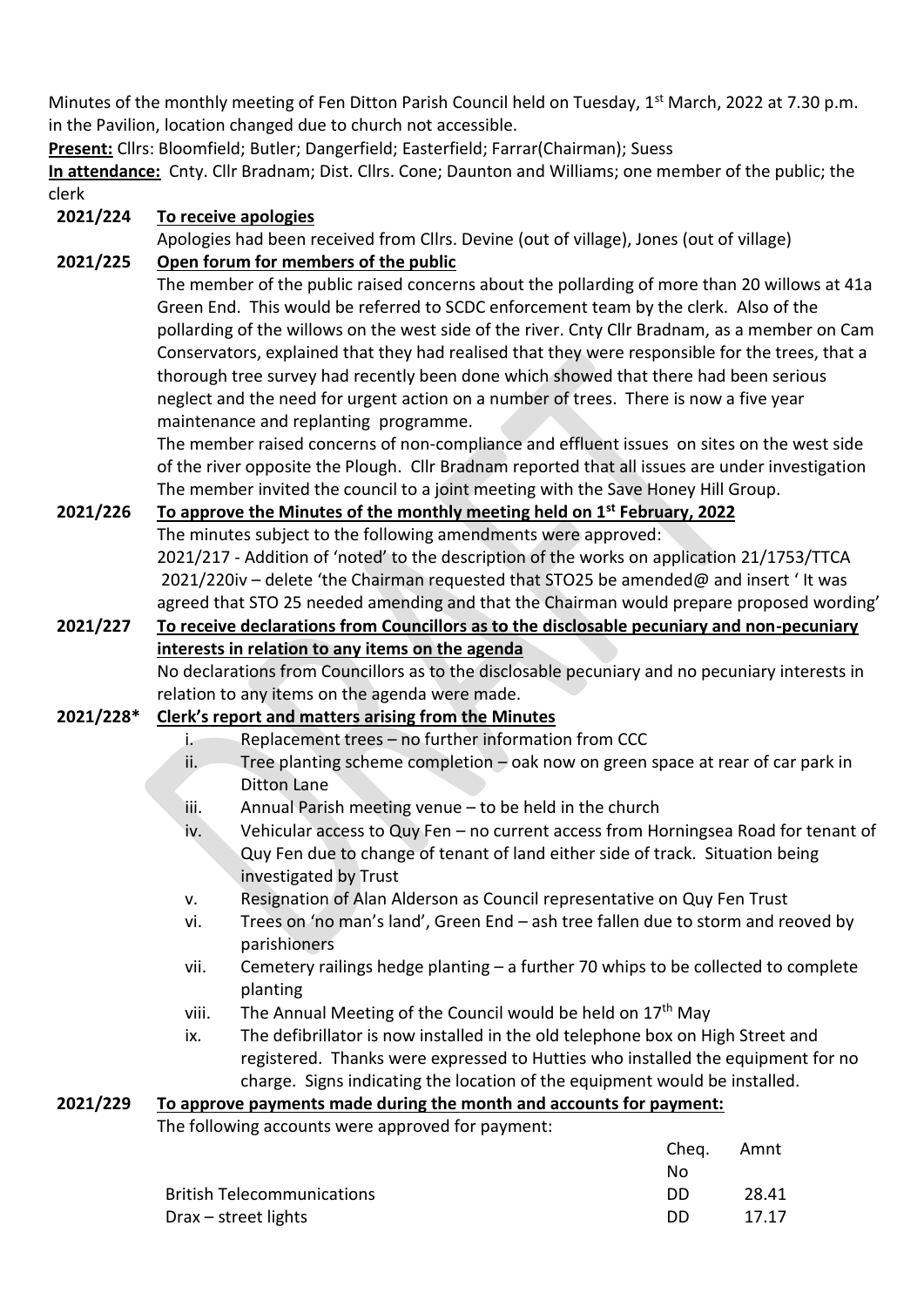| SCDC - planning application - church wall. Pd. Mid month | 101852 | 145.00 |
|----------------------------------------------------------|--------|--------|
| Hayden Woodruff - bus shelter                            | 101853 | 15.00  |
| Simpson's Nurseries Ltd - hedge plants                   | 101854 | 383.52 |
| Giles Landscapes CMS Ltd - oak                           | 101855 | 171.91 |
| Mark Easterfield - telephone box/defib installation      | 101856 | 8.13   |
| CAPALC – membership and training                         | 101857 | 475.19 |
| <b>HM Revenue &amp; Customs</b>                          | 101858 | 117.60 |
| Sarah Smart - February salary                            | 101859 | 470.23 |
| Sarah Smart - expenses                                   | 101860 | 379.37 |
| Stephanie Norris Architects Ltd - church wall            | 101861 | 760.00 |
|                                                          |        |        |

#### **2021/230 To note money received**

£650 cost of fireworks refund; £188 from Council pot within Quy Trust

### **2021/231 To receive report from County Councillor**

Cllr Bradnam reported:

on the County Council budget, that a 4.99% rise in council tax had been agreed which equates to an extra charge of £1.04 per week for a Band B household and £1.19 for a Band C household. A £14m fund over the next five years to tackle inequality, improve lives and care for the environment is proposed.

on civil parking enforcement

registration for Solar Together and national campaign for cervical cancer screening.

## **2021/232 To receive report from District Councillors**

#### Cllr Cone reported:

Submissions for the Local Plan are being looked at for compilation of the draft Local Plan being ready for consultation in the summer.

Green bin collection – service is now back to normal after some bins were not collected due to staff shortages.

Omicron hospitality and Leisure grant for businesses trading as SCDC business ratepayers on 30th December 2021

Five year land supply – recently appealed and found that SCDC land supply as of April 2021 is 5.6 years.

Braham Research Campus has been granted planning permission by SCDC and the Secretary of State has not called in the judgement

Cllrs Daunton and Williams reported:

SCDC have backed Cambridge South Rail Station but called for more environmental protection Grants for businesses to support them through the Covid situation The Water Resource East consultation

Dates for workshops, forums and events which can be found on SCDC web site

### **2021/233 To consider following planning applications and tree works applications**

| 21/00567/FUL<br>Notice of Appeal | Land at 12 Horningsea<br>Road     | Demolition of existing conservatory and<br>garage and the erection of 3 no. three<br>bedroom dwellings together with new<br>access onto Horningsea Road<br><b>Noted</b> |
|----------------------------------|-----------------------------------|-------------------------------------------------------------------------------------------------------------------------------------------------------------------------|
| 22/00560/FUL                     | Orchard House, High Ditch<br>Road | New dwelling (revised scheme Plot 1<br>only) pursuant to planning permissions<br>S/2296/14/OL and S/1425/15/RM<br>No comment                                            |
| 22/00461/HFUL                    | 5 Horningsea Road                 | Replacement of existing single storey<br>rear extension, including a loft<br>conversion with rear dormer windows.                                                       |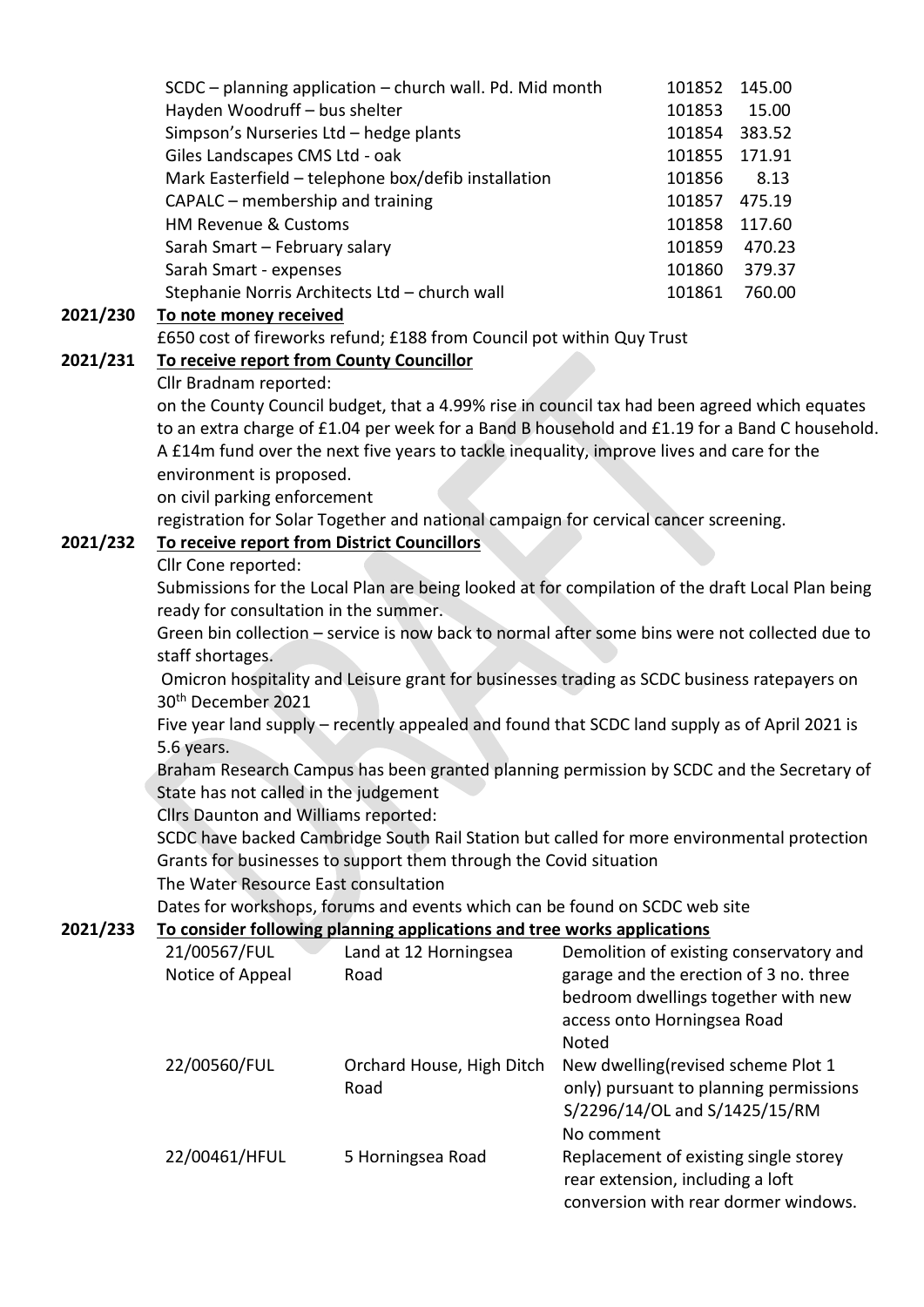|          |                                                  |                                                                                                                   | New front windows and replace front<br>garden wall with hedge.<br>No comment. All related construction<br>vehicles to be parked on site in the<br>interests of highway safety                                            |
|----------|--------------------------------------------------|-------------------------------------------------------------------------------------------------------------------|--------------------------------------------------------------------------------------------------------------------------------------------------------------------------------------------------------------------------|
|          | 22/00343/PRIOR                                   | Barn at Low Fen Drove                                                                                             | Change of use of agricultural buildings<br>to 1 dwelling house (Class C3), and for<br>building operations reasonably<br>necessary for the conversion<br>No objection                                                     |
|          | 20/02569/COND11                                  | Land north of Newmarket<br>Road                                                                                   | Submission of details required by<br>condition 11 (Landscape Management<br>Plan) of reserved matters application<br>20/02569/REM<br>Concerns over that the management                                                    |
|          |                                                  |                                                                                                                   | plan is too prescriptive and is inflexible<br>not allowing for any varying or<br>updating, that there is no clause<br>stipulating the ground condition into<br>which trees etc are planted or left after<br>construction |
|          | S/2682/13/COND53A                                | Land north of Newmarket<br>Road                                                                                   | Submission of details required by<br>conditions 53 (Fire Hydrants - phase 1B<br>and 1C) of outline planning permission<br>S/2682/13/OL<br>Noted                                                                          |
|          | 21/03223/PRI16A<br>Notice of Appeal              | Horningsea Road                                                                                                   | Proposed 20m Phase 8 Monopole C/W<br>wrap around cabinet at base and<br>associated ancillary works<br>Noted                                                                                                              |
| 2021/234 | <b>Planning application responses from SCDC:</b> |                                                                                                                   |                                                                                                                                                                                                                          |
|          | None                                             |                                                                                                                   |                                                                                                                                                                                                                          |
| 2021/235 | Ŀ.                                               | <b>SCDC Community Chest fund for Jubilee memorabilia</b><br>To consider and agree if appropriate to apply to fund |                                                                                                                                                                                                                          |
|          |                                                  | It was agreed that an application be submitted to SCDC                                                            |                                                                                                                                                                                                                          |
|          | ii.                                              | To agree item of recognition                                                                                      |                                                                                                                                                                                                                          |
|          |                                                  |                                                                                                                   | The clerk provided colour samples of recycled material using milk bottles and                                                                                                                                            |
|          |                                                  |                                                                                                                   | suggestions of picnic tables and benches of the material. It was agreed that such an<br>item would be chosen upon circulation of the web site to councillors and a suitable                                              |
|          |                                                  | plaque be included to recognise the Platinum Jubilee of the Queen.                                                |                                                                                                                                                                                                                          |
| 2021/236 | <b>Pavilion redevelopment:</b>                   |                                                                                                                   |                                                                                                                                                                                                                          |
|          | Report of any progress/meetings held             |                                                                                                                   |                                                                                                                                                                                                                          |
|          |                                                  |                                                                                                                   | A meeting of the working party and councillors who had submitted comments was held with                                                                                                                                  |
|          |                                                  |                                                                                                                   | the architects who will produce more detailed drawing prior to submission for pre-planning                                                                                                                               |
| 2021/237 | <b>Phase 3 Consultation</b>                      | Cambridge Water Treatment Plant - update on information received and sent                                         |                                                                                                                                                                                                                          |
| 2021/238 | <b>Office space at Marleigh</b>                  |                                                                                                                   |                                                                                                                                                                                                                          |
|          | i.                                               | To consider amended draft Heads of Terms for office space                                                         |                                                                                                                                                                                                                          |
|          |                                                  |                                                                                                                   |                                                                                                                                                                                                                          |